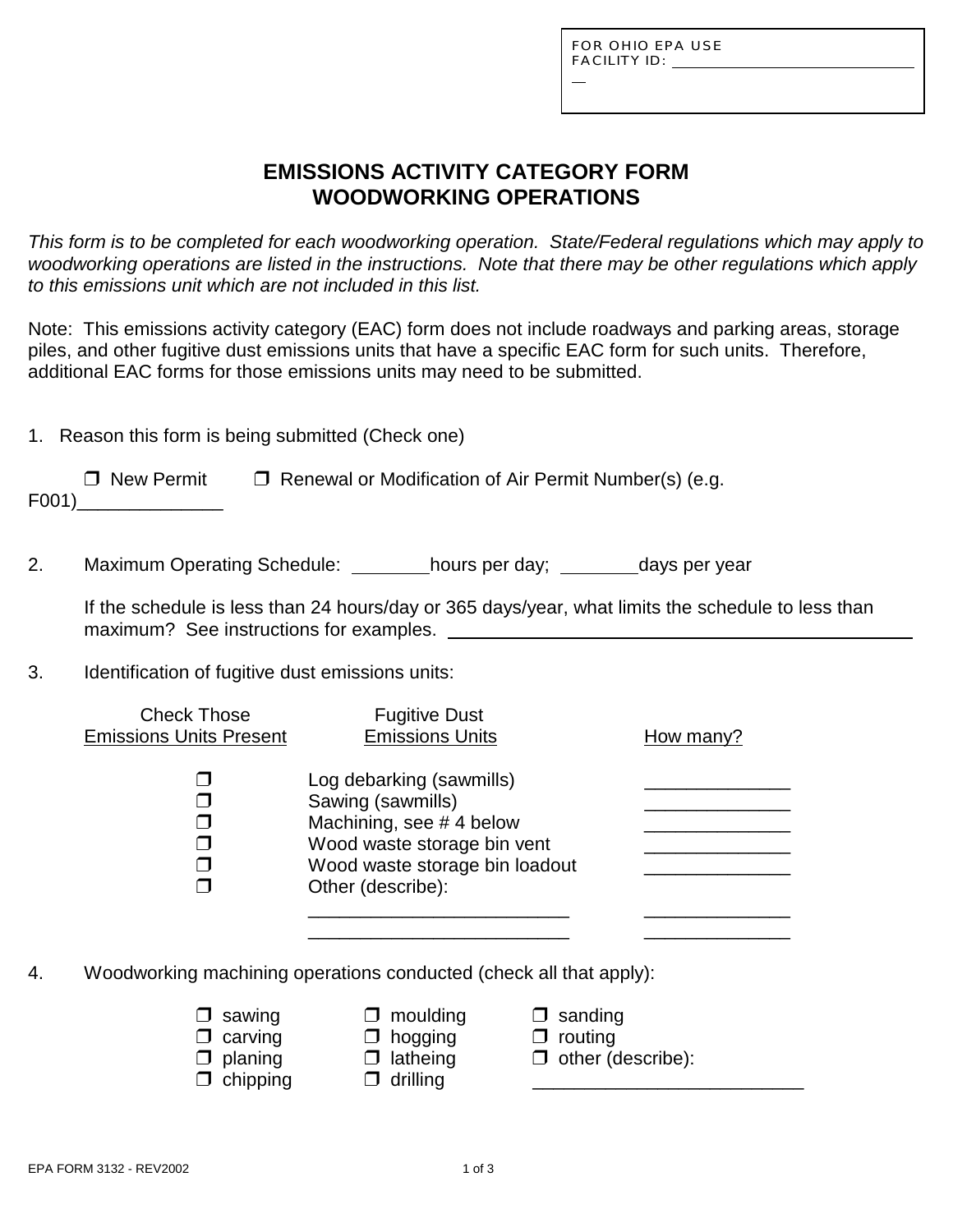### 5. Type of woodworking industry:

 $\Box$  plywood plant<br> $\Box$  particle board plant

 $\frac{1}{\sqrt{2\pi}}$  ,  $\frac{1}{\sqrt{2\pi}}$  ,  $\frac{1}{\sqrt{2\pi}}$  ,  $\frac{1}{\sqrt{2\pi}}$  ,  $\frac{1}{\sqrt{2\pi}}$  ,  $\frac{1}{\sqrt{2\pi}}$  ,  $\frac{1}{\sqrt{2\pi}}$  ,  $\frac{1}{\sqrt{2\pi}}$  ,  $\frac{1}{\sqrt{2\pi}}$  ,  $\frac{1}{\sqrt{2\pi}}$  ,  $\frac{1}{\sqrt{2\pi}}$  ,  $\frac{1}{\sqrt{2\pi}}$  ,  $\frac{1}{\sqrt{2\pi}}$  ,

 $\Box$  sawmill  $\Box$  plywood plant  $\Box$  furniture manufacturing plant  $\Box$  hardboard plant  $\Box$  particle board plant  $\Box$  other (describe):

6. Process data:

| <b>Process Operation</b> | Maximum rate<br>(tons/hour) | Maximum rate<br>(tons/year) |  |
|--------------------------|-----------------------------|-----------------------------|--|
| Log debarking, describe: | $\Box$ wet $\Box$ dry       |                             |  |
| Sawing                   |                             |                             |  |
| Other machining          |                             |                             |  |
| Wood waste generated     |                             |                             |  |

7. Wood waste storage bin process data:

| Storage bin ID | Method of loading<br>storage bin | Maximum load-<br>in rate<br>(tons/hour) | Maximum load-<br>in rate<br>(tons/year) | Maximum load-<br>out rate<br>(tons/hour) | Maximum load-<br>out rate<br>(tons/year) |
|----------------|----------------------------------|-----------------------------------------|-----------------------------------------|------------------------------------------|------------------------------------------|
|                |                                  |                                         |                                         |                                          |                                          |
|                |                                  |                                         |                                         |                                          |                                          |
|                |                                  |                                         |                                         |                                          |                                          |
|                |                                  |                                         |                                         |                                          |                                          |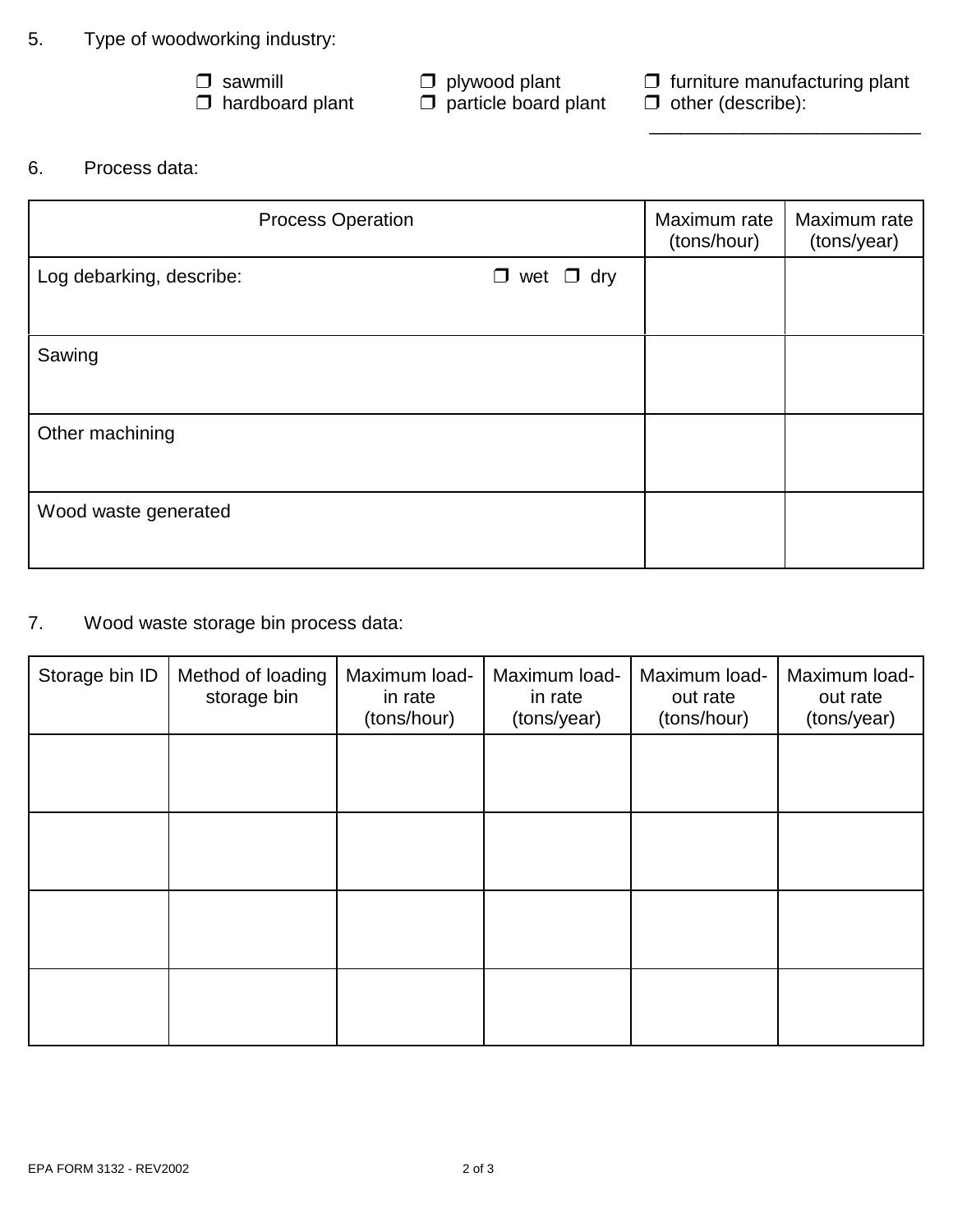8. Control methods to be used for fugitive dust emissions from woodworking operations:

|                                   | Capture Method | % Capture<br>Efficiency | <b>Control Method</b>                                                                             | % Control<br>Efficiency |
|-----------------------------------|----------------|-------------------------|---------------------------------------------------------------------------------------------------|-------------------------|
| Log debarking<br>(sawmills)       |                |                         | $\Box$ vent to fabric filter $\Box$ wet suppression<br>enclosure $\Box$ other, describe<br>$\Box$ |                         |
| Sawing (sawmills)                 |                |                         | $\Box$ vent to fabric filter $\Box$ wet suppression<br>$\Box$ enclosure $\Box$ other, describe    |                         |
| Wood waste<br>storage bin vent    |                |                         | $\Box$ vent to fabric filter $\Box$ passive filter<br>$\Box$ other, describe                      |                         |
| Wood waste<br>storage bin loadout |                |                         | telescopic tubes $\Box$ wet suppression<br>$\Box$<br>enclosure $\Box$ other, describe<br>$\Box$   |                         |
| Machining                         |                |                         | vent to fabric filter $\Box$ enclosure<br>$\Box$<br>$\Box$ other, describe                        |                         |
| Other:                            |                |                         |                                                                                                   |                         |

# 9. Details for wet suppression systems

|                     | Year<br>Installed | <b>Material Used</b><br>(wetting agent) | <b>Application Point(s)</b> | <b>Application Rate</b><br>(gal./ton processed) |
|---------------------|-------------------|-----------------------------------------|-----------------------------|-------------------------------------------------|
| Log debarking       |                   |                                         |                             |                                                 |
| Sawing              |                   |                                         |                             |                                                 |
| Storage bin loadout |                   |                                         |                             |                                                 |
| Other:              |                   |                                         |                             |                                                 |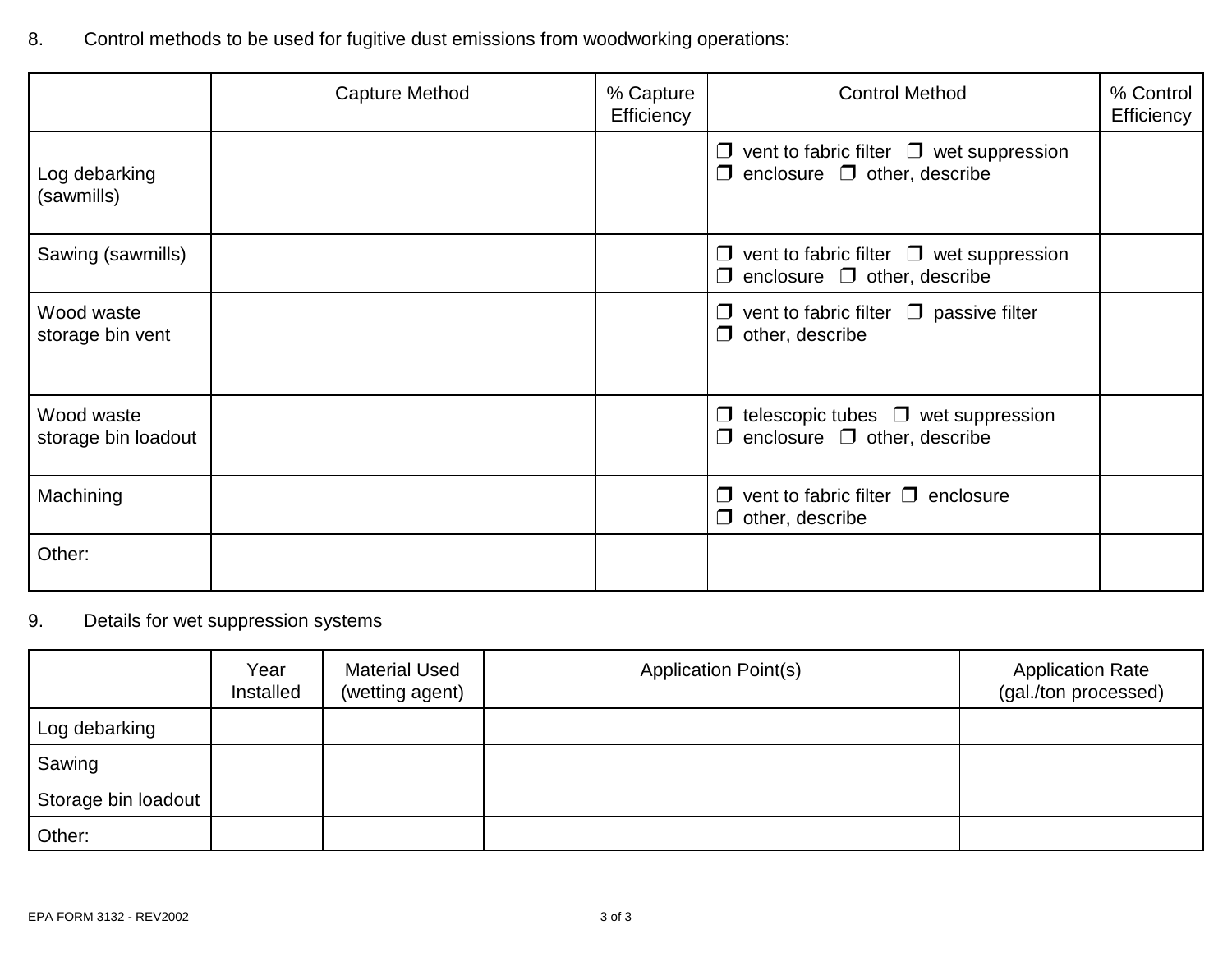# **INSTRUCTIONS FOR COMPLETION OF THE EMISSIONS ACTIVITY CATEGORY FORM FOR WOODWORKING OPERATIONS**

### **GENERAL INSTRUCTIONS:**

Provide complete responses to all applicable questions. If an item does not apply to the emissions unit, write in "Not Applicable" or "NA." If the answer is not known, write in "Not Known" or "NK." If you need assistance in understanding a question after reading the instructions below, contact your Ohio EPA District Office or Local Air Agency for assistance. Submittal of an incomplete application will delay application review and processing. In addition, the application may be returned as incomplete if all applicable questions are not answered appropriately.

### **APPLICABLE REGULATIONS:**

*The following State and Federal Regulations may be applicable to woodworking operations. Note that there may be other regulations which apply to this emissions unit which are not included in this list.*

- Federal: 40 CFR 60, (NSPS) 40 CFR 63, (MACT)
- State: OAC rule 3745-31-02 (Permit to Install) OAC rule 3745-35-02 (Permit to Operate) OAC rule 3745-17-07, -08, -11 (Particulate Emission Rules)

If you would like a copy of these regulations, contact your Ohio EPA District Office or Local Air Agency. State regulations may also be viewed and downloaded from the Ohio EPA website at http://www.epa.state.oh.us/dapc/regs/regs.html. Federal regulations may be viewed and downloaded at http://www.epa.gov/docs/epacfr40/chapt-I.info/subch-C.htm.

### **CALCULATING EMISSIONS:**

Manufacturers of some types of emissions units and most types of control equipment develop emissions estimates or have stack test data which you can request. Stack testing of the emissions may be done. Emissions unit sampling test data may be either for this emissions unit or a similar one located at the facility or elsewhere. You may develop your own emission factors by mass balance or other knowledge of your process, if you can quantify inputs and outputs accurately. You may be able to do this on a small scale or over a short period of time, if it is not practical during regular production. If you have control equipment, you may be able to quantify the amount of pollutants collected over a known time period or production amount. Any emission factor calculation should include a reference to the origin of the emission factor or control efficiency.

The emissions from woodworking operations may be estimated using the information from Chapter 10 (Wood Products Industry) of AP-42, Compilation of Air Pollutant Emission Factors, Fifth Edition, Volume I, available from the following website: http://www.epa.gov/ttn/chief/ap42/index.html.

### **SPECIFIC INSTRUCTIONS:**

- 1. Indicate whether this is an application for a new permit or an application for permit renewal. If applying for a permit renewal, provide the 4-character OEPA emissions unit identification number.
- 2. Provide the maximum number of hours per day and days per year the woodworking operation is